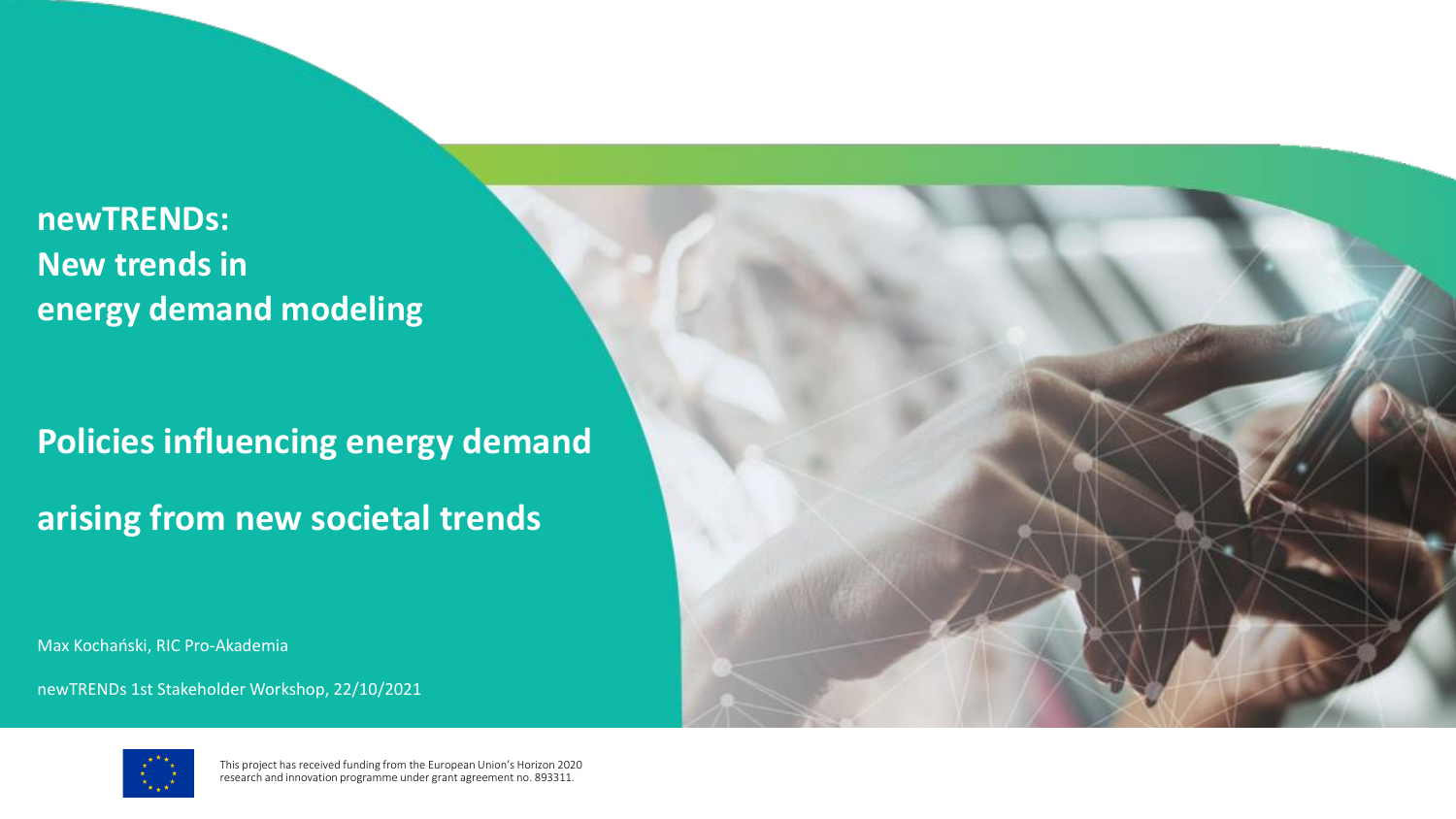### **EU POLICIES & NEW TRENDS: BACKGROUND**

Not a single country in the world has achieved a high human development within planetary boundaries

Page 2

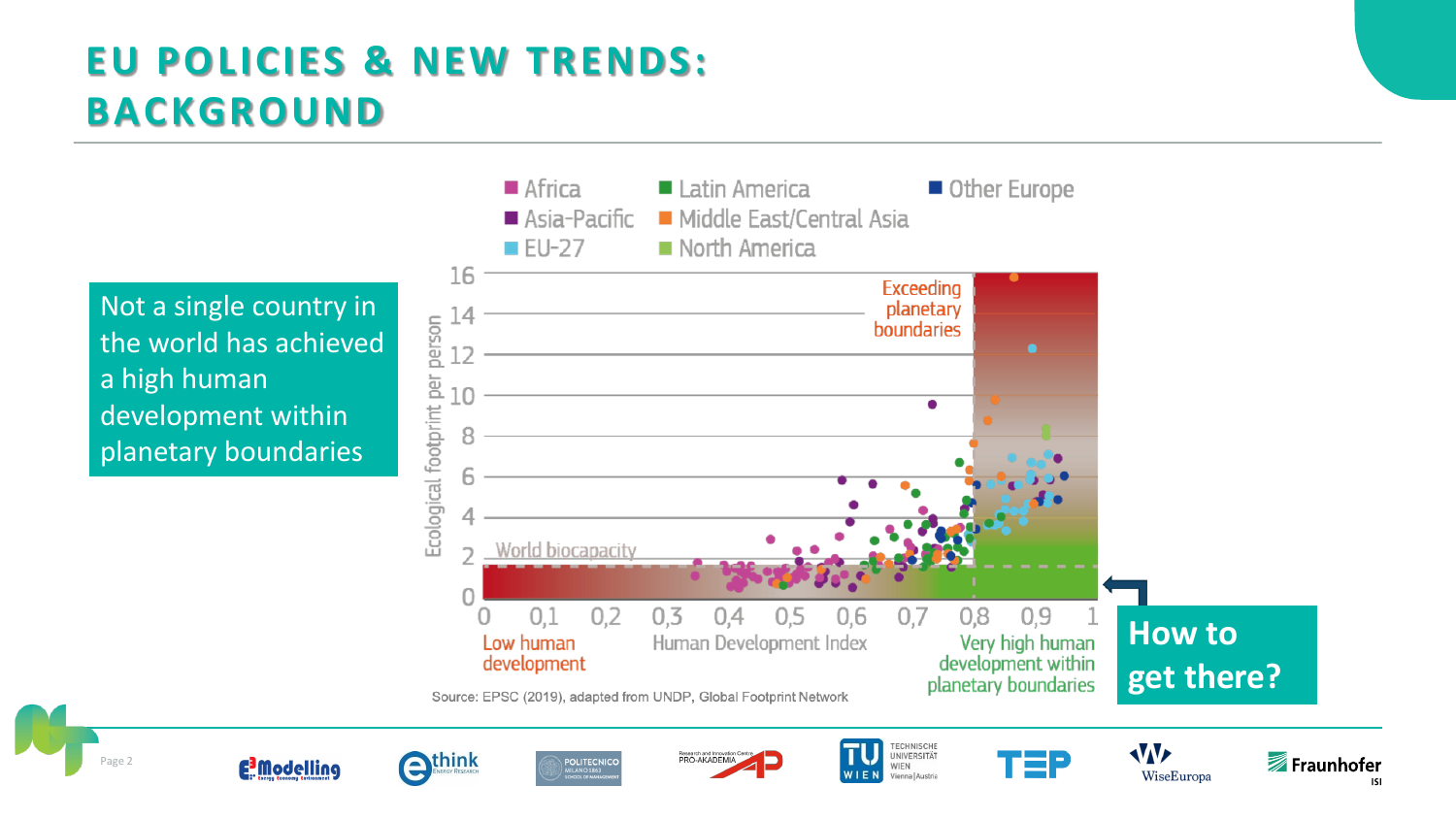### **EU POLICIES & NEW TRENDS: HOW DID IT ALL START?**



Page 3















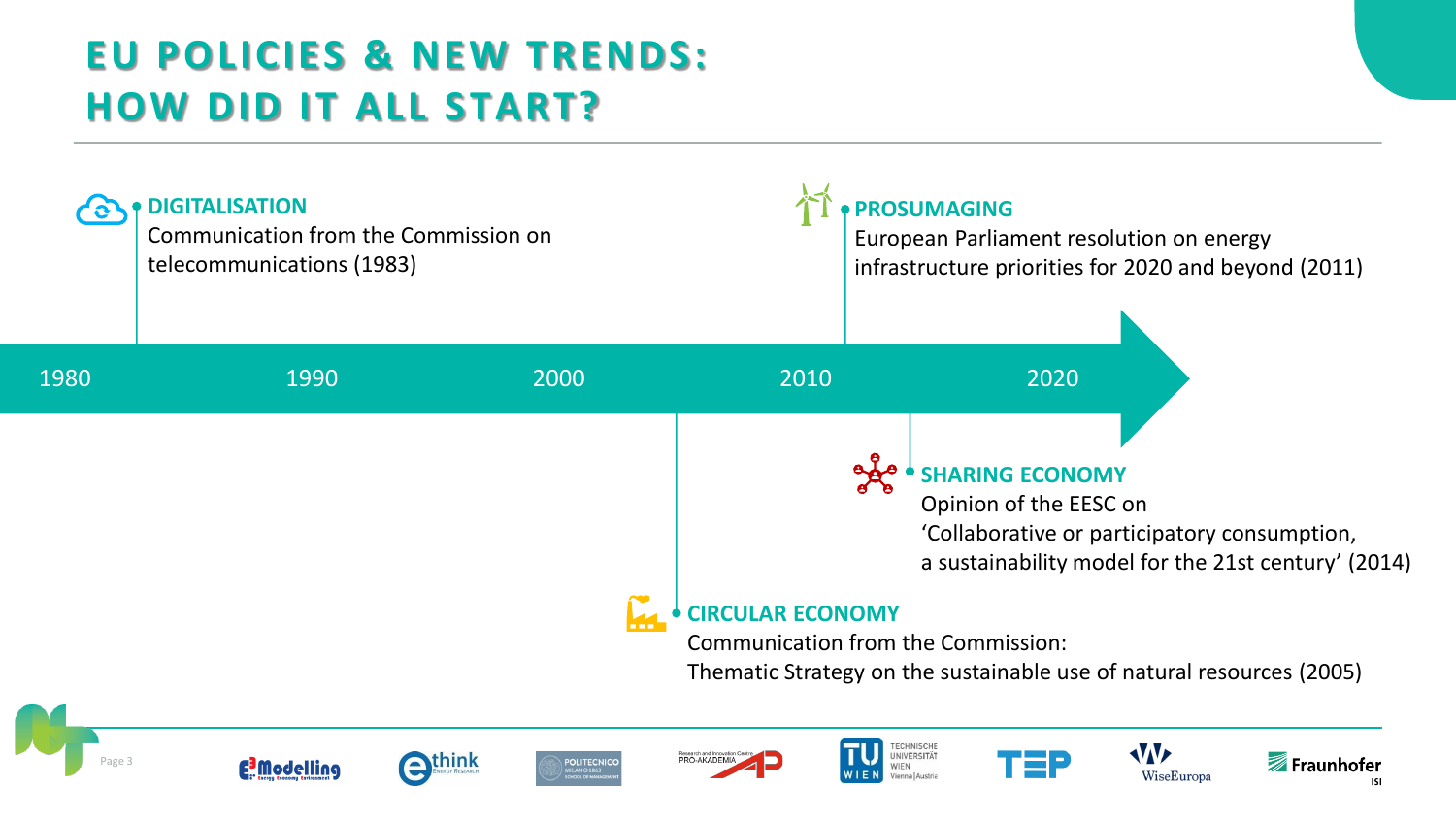#### **EU POLICIES & NEW TRENDS: RECENT DEVELOPMENTS & OUTLOOK**

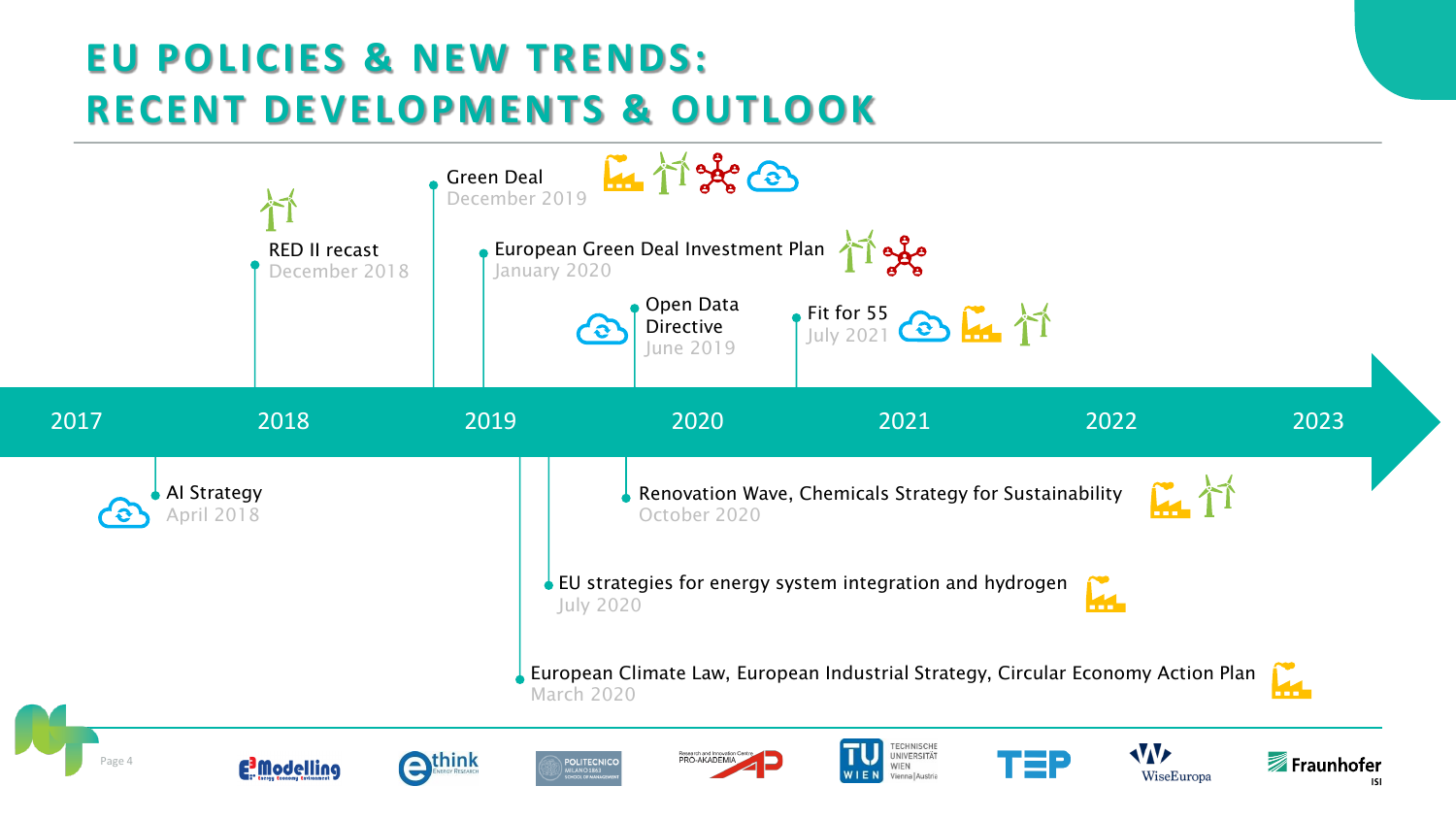# **EU POLICIES & NEW TRENDS: Core discussion questions for today (1/2)**

- **What policies can enhance the demand decreasing trends of New Societal Trends?**
	- what policies are most impactful?
	- what policies are missing?

| <b>Regulations</b>                                                                                                                                                                                    | <b>Economic and</b><br>financial<br>instruments                                                                                                                                                                                      | <b>Soft instruments</b>                                                                                                                                                                                                                |
|-------------------------------------------------------------------------------------------------------------------------------------------------------------------------------------------------------|--------------------------------------------------------------------------------------------------------------------------------------------------------------------------------------------------------------------------------------|----------------------------------------------------------------------------------------------------------------------------------------------------------------------------------------------------------------------------------------|
| • Building/grid codes and<br>standards<br>• Product & sectoral<br>standards<br>• Auditing<br>• Obligation schemes<br>• Carbon Emissions<br><b>Reduction Targets</b><br>• Energy market<br>regulations | • Government<br>procurement<br>• RD&D funding<br>$\bullet$ Tariffs<br>• Grants and subsidies<br>• Loans/soft loans<br>$\bullet$ Taxes — tax<br>relief/exemption<br>• User charges<br>• GHG emissions<br>allowances trading<br>scheme | • Performance &<br>endorsement labels<br>• Information campaigns<br>• Voluntary approaches:<br>• Negotiated<br><b>Agreements (Public-</b><br>private)<br>• Public Voluntary<br><b>Schemes</b><br>• Unilateral<br>Commitments (Private) |















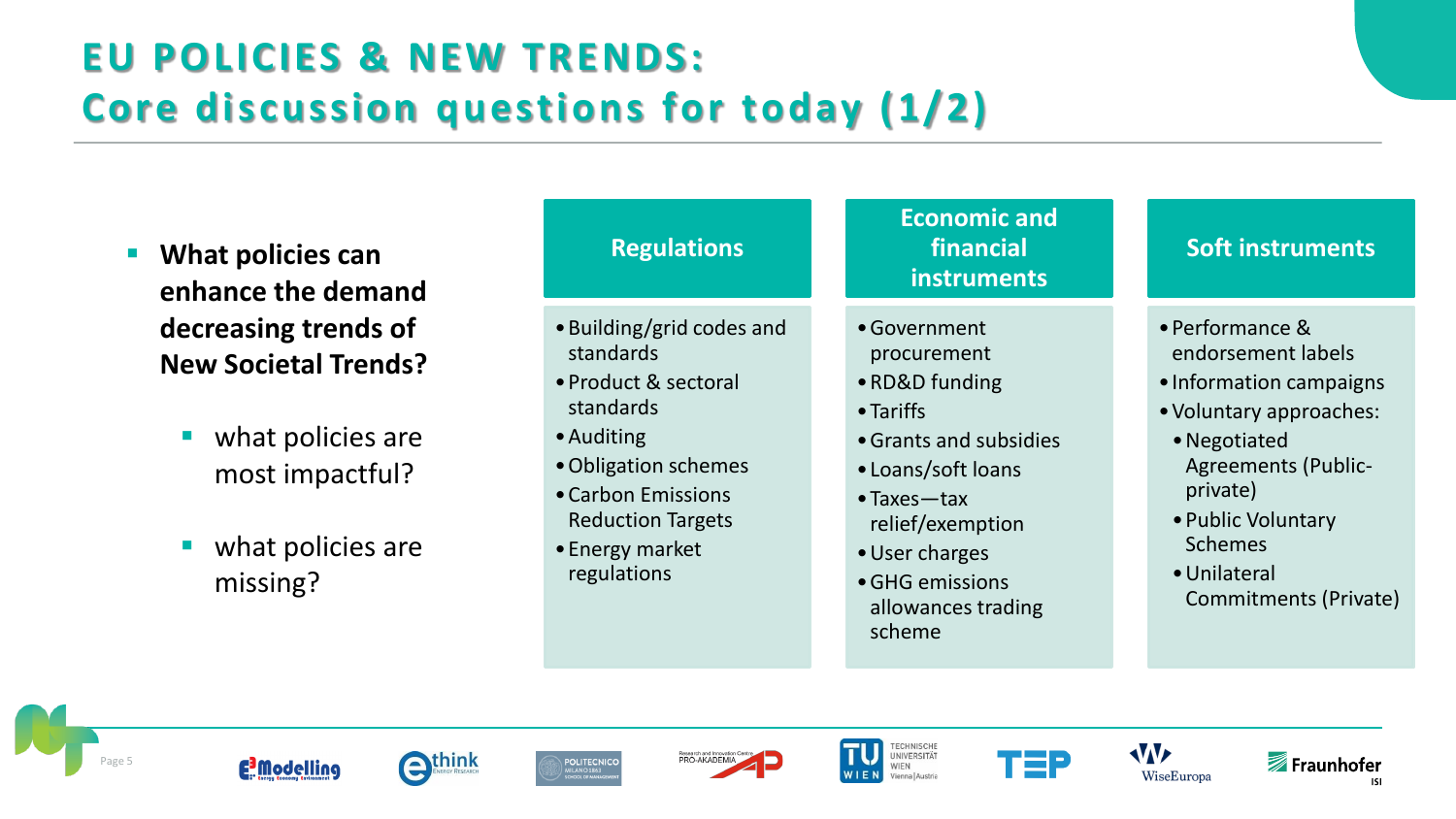# **EU POLICIES & NEW TRENDS: Core discussion questions for today (2/2)**

- **What are the demand-side policy needs at European level?**
	- what questions should models cover?
	- what type of results should models deliver?



W

WiseEuropa

'ΞP

**TECHNISCHE**<br>UNIVERSITÄT

Vienna | Austria

WIEN

Research and Innovation C<br>PRO-AKADEMIA





Fraunhofer